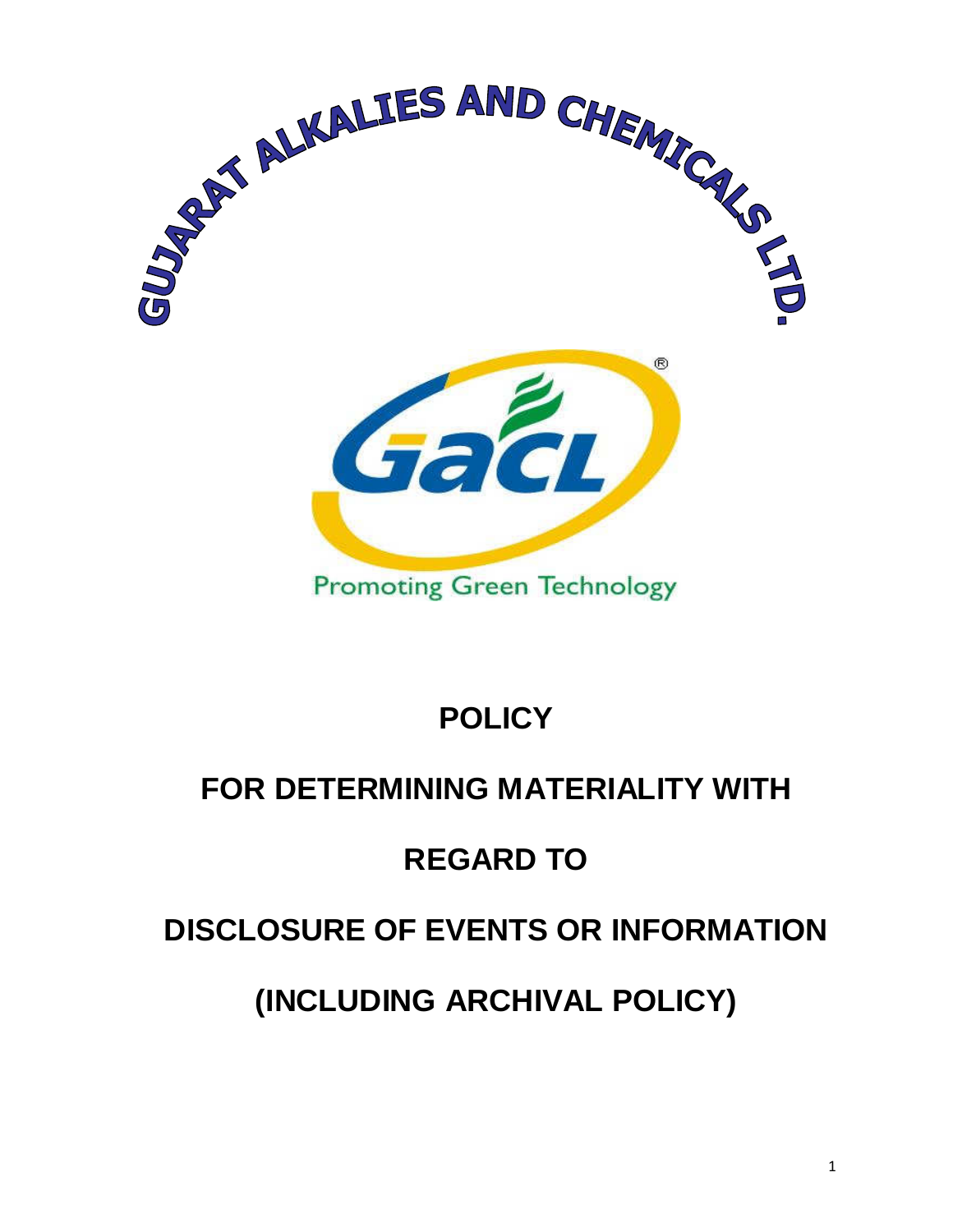# **GUJARAT ALKALIES AND CHEMICALS LIMITED**

## **Policy for determining Materiality with regard to Disclosure of Events or Information (including Archival Policy)**

### **1. INTRODUCTION**

The Securities and Exchange Board of India ("SEBI") has notified the SEBI (Listing Obligations and Disclosure Requirements) Regulations, 2015 ("Listing Regulations, 2015") on 2<sup>nd</sup> September, 2015, which shall be applicable to all listed entity with effect from  $1<sup>st</sup>$  December, 2015. The Listing Regulations, 2015 shall replace the existing Listing Agreements entered into by the Company with the Stock Exchanges.

The Listing Regulations, 2015 inter alia contain provisions for disclosure of certain events or information, which in the opinion of the Board, is material and in respect of which, the listed entity is required to make timely and adequate disclosures to the Stock Exchange(s).

Regulation 30 of the Listing Regulations, 2015 deals with such events or information. Such events or information are divided into two parts as under:

- (1) The events specified in Para A of Part A of Schedule III **(Annexure A)**, which are deemed to be material events and listed entity shall make disclosure of such events without application of guidelines for materiality; and
- (2) The events specified in **Para B** of Part A of Schedule III shall be disclosed based on application of the guidelines for materiality as specified in the sub-regulation (4).

The sub-regulation (4) further states that the listed entity shall frame a **Policy for determination of Materiality**, based on criteria specified in this sub-regulation, duly approved by its board of directors, which shall be disclosed on its website.

### **2. OBJECTIVE**

In order to ensure the compliance of the above provisions of the Listing Regulations, 2015, Gujarat Alkalies and Chemicals Limited ("Company") is required to formulate a Policy for determining Materiality with regard to disclosure of Events or Information specified in **Para B** of Part A of Schedule III of the Listing Regulations, 2015.

# **3. APPLICABILITY AND EFFECTIVE DATE**

This Policy shall be applicable to the Company with effect from 1<sup>st</sup> December, 2015.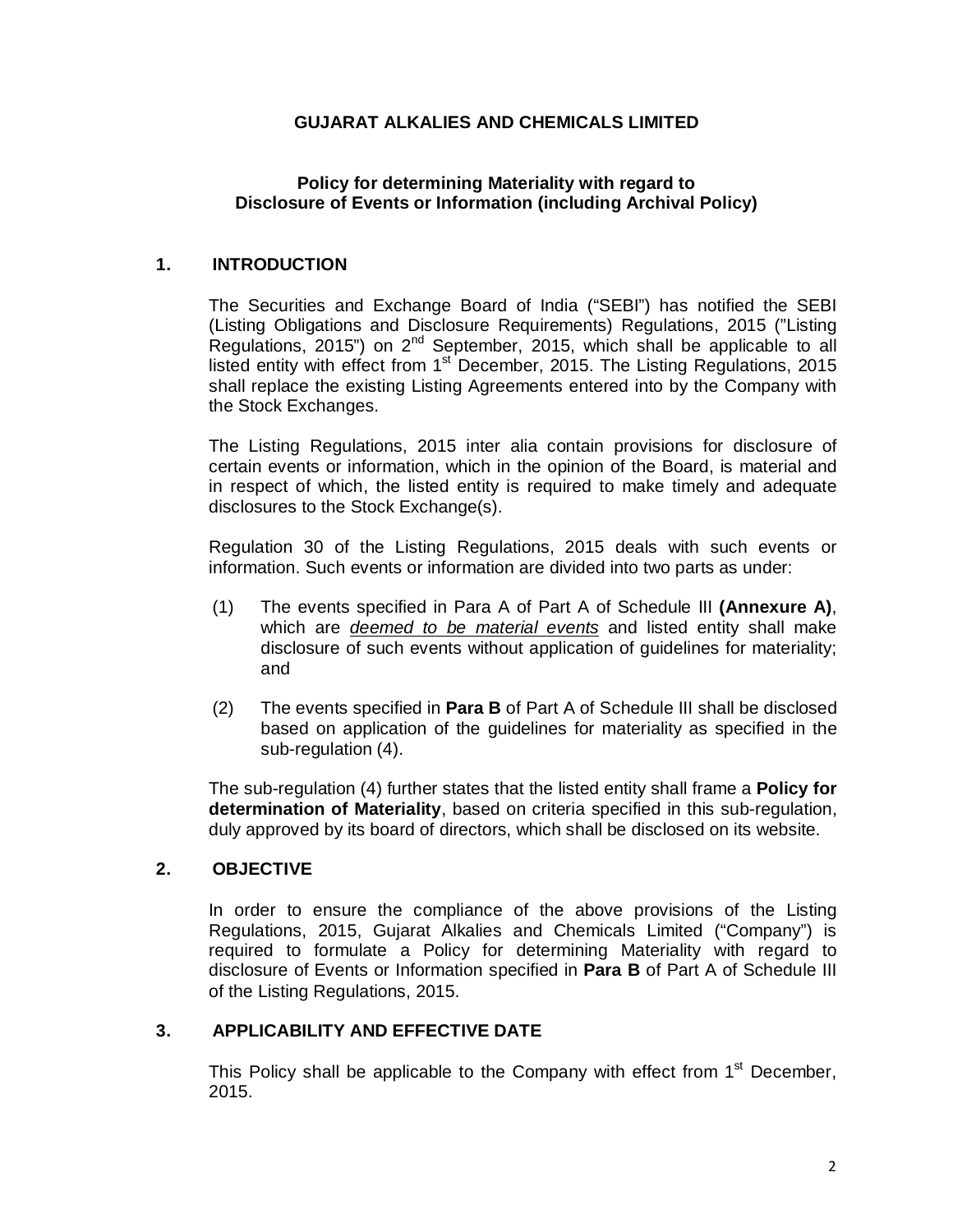#### **4. MATERIALITY WITH REGARD TO DISCLOSURE OF EVENTS OR INFORMATION**

#### **4.1 Determination of Materiality**

- 4.1.1 Materiality will be determined on a case to case basis depending on specific facts and circumstances relating to the event / information. In order to determine whether a particular event / information is material in nature, the Company shall consider the "Quantitative" or "Qualitative" criteria(s) as mentioned below:
- 4.1.2 "Quantitative" criteria to determine materiality shall become applicable to an event / information, where the value involved or the impact exceeds 20% of the gross turnover or total revenue or total income.

The above threshold shall be determined on the basis of consolidated audited financial statements of the Company of the preceding financial year.

- 4.1.3. Sub-regulation 4 of Regulation 30 of the Listing Regulations, 2015 deals with the criteria for determination of materiality of events or information which may for this purpose be deemed as "Qualitative" criteria to determine materiality to an events or information, which are as under:
	- (a) the omission of an event or information, which is likely to result in discontinuity or alteration of event or information already available publicly; or
	- (b) the omission of an event or information is likely to result in significant market reaction if the said omission came to light at a later date, which may also be termed as price sensitive information;

The Company may consider the following test(s) to determine whether particular information is price sensitive:-

**Price impact test:** any information which relates directly or indirectly to a listed entity and which if published is likely to materially affect the price of shares of the listed entity;

**The reasonable investor test:** Whether the information in question is likely to be used by a reasonable investor as part of the basis of his investment decisions and therefore likely to have a significant effect on the price of shares of the listed entity.

It is to be noted that, 'significant effect on the price' cannot be quantified (percentage change or otherwise) due to various reasons. However, the following information is likely to be considered relevant to a reasonable investor's decision i.e. any information which affects: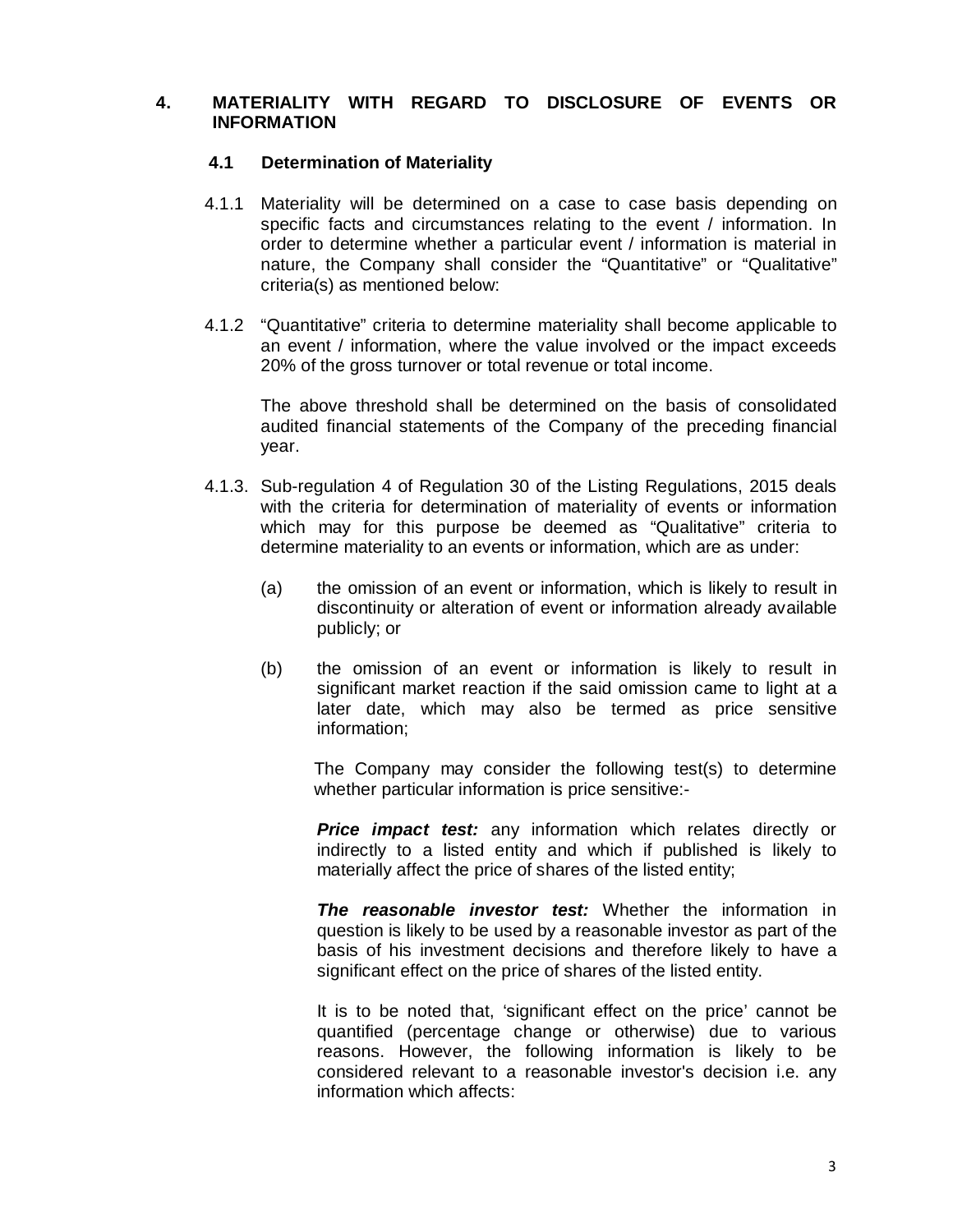- $\triangleright$  the assets and liabilities of the listed entity; or
- $\triangleright$  the financial condition of the listed entity; or
- $\triangleright$  major developments in the business of the listed entity / the industry in which the listed entity operates; or
- $\triangleright$  information previously disclosed to the market.
- (c) in case where the criteria specified in sub-clauses (a) and (b) are not applicable, an event/information may be treated as being material if in the opinion of the board of directors of listed entity, the event / information is considered material.
- 4.1.4 In circumstances where "Quantitative" test may not be applicable, "Qualitative" test may be applied to determine materiality.
- 4.1.5 If a particular information or event in question satisfies any of the "Qualitative" or "Quantitative" criteria(s), the Company shall disclose the same to the Stock Exchanges in timely and adequate manner.

#### **4.2 Determination of the time when can the event / information be said to have occurred**

For the purpose determining the time when can the event / information be said to have occurred, the following guidelines shall be followed by the Company.

4.2.1 Where the occurrence of event / information depends upon the stage of discussion, negotiations or approval:

The events or information can be said to have occurred upon receipt of approval of Board of Directors e.g. further issue of capital by rights issuance and in certain events or information after receipt of approval of both, i.e. Board of Directors and Shareholders.

However, considering the price sensitivity involved, for certain events e.g. decision on declaration of dividends, disclosure shall be made on receipt of approval of Board of Directors pending Shareholder's approval.

4.2.2 the occurrence of event / information where no such discussion, negotiations or approvals are required:

The events or information can be said to have occurred when the Company becomes aware of the events or information, or as soon as, an officer of the entity has, or ought to have reasonably come into possession of the information in the course of the performance of his duties.

Explanation: The term 'officer' shall have same meaning as defined under the Companies Act, 2013 and includes promoter of the listed Company.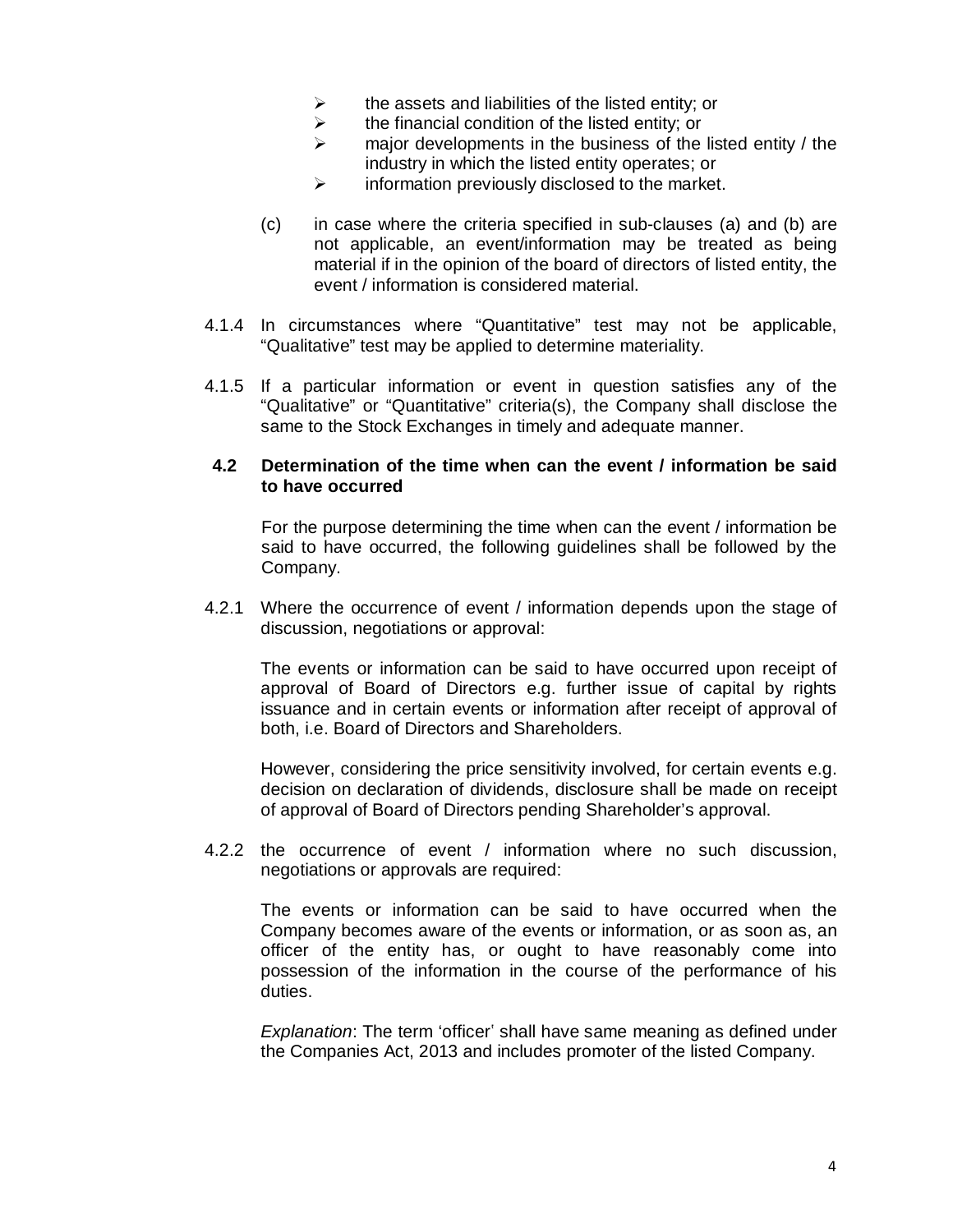4.2.3 At times the preliminary information about an event is such that the Company or its officer cannot reasonably determine whether the information is material or not and may need to wait for more information or seek expert advice or conduct investigation / inquiry in order to determine the nature of the information:

In such cases, the Company or its officer shall be construed to have become aware of the event / information when the probable impact of the event / information becomes known / assessable to the extent of 75% of materiality threshold and not when the impact is finally and accurately assessed.

# **4.3 General Obligations**

- 4.3.1 The Board of Directors and the Key Managerial Personnel authorized in this regard shall apply the above guidelines for determining the materiality of the event or information specified in **Para B** of Part A of Schedule III of the Listing Regulations, 2015.
- 4.3.2 The Company shall first disclose to the Stock Exchange(s) of all events, as specified in Part A of Schedule III or information as soon as reasonably possible and not later than twenty four hours from the occurrence of event or information. Provided that disclosure with respect to events specified in sub-para 4 of Para A of Part A of Schedule III shall be made within thirty minutes of the conclusion of the Board Meeting.
- 4.3.3 In respect of information or details that need to be provided by the Company under specific events, the Company shall follow the Annexure I of the SEBI Circular CIR/CFD/CMD/4/2015 issued on  $9<sup>th</sup>$  September, 2015 and as amended from time to time.
- 4.3.4 With respect to the disclosures of material events or information so made to the Stock Exchange(s), the Company shall make disclosures updating material developments on a regular basis till such time the event is resolved / closed, with relevant explanations.
- 4.3.5 The Company shall disclose on its website all such events or information which has been disclosed to Stock Exchange(s) under this regulation and such disclosures shall be hosted on the website of the Company for a minimum period of five years and thereafter as per the archival policy (Clause 6) of the Company, as disclosed on its website.
- 4.3.6 The Company shall disclose all events or information with respect to subsidiaries which are material for the listed entity.
- 4.3.7 The Company shall provide specific and adequate reply to all queries raised by Stock Exchange(s) with respect to any events or information.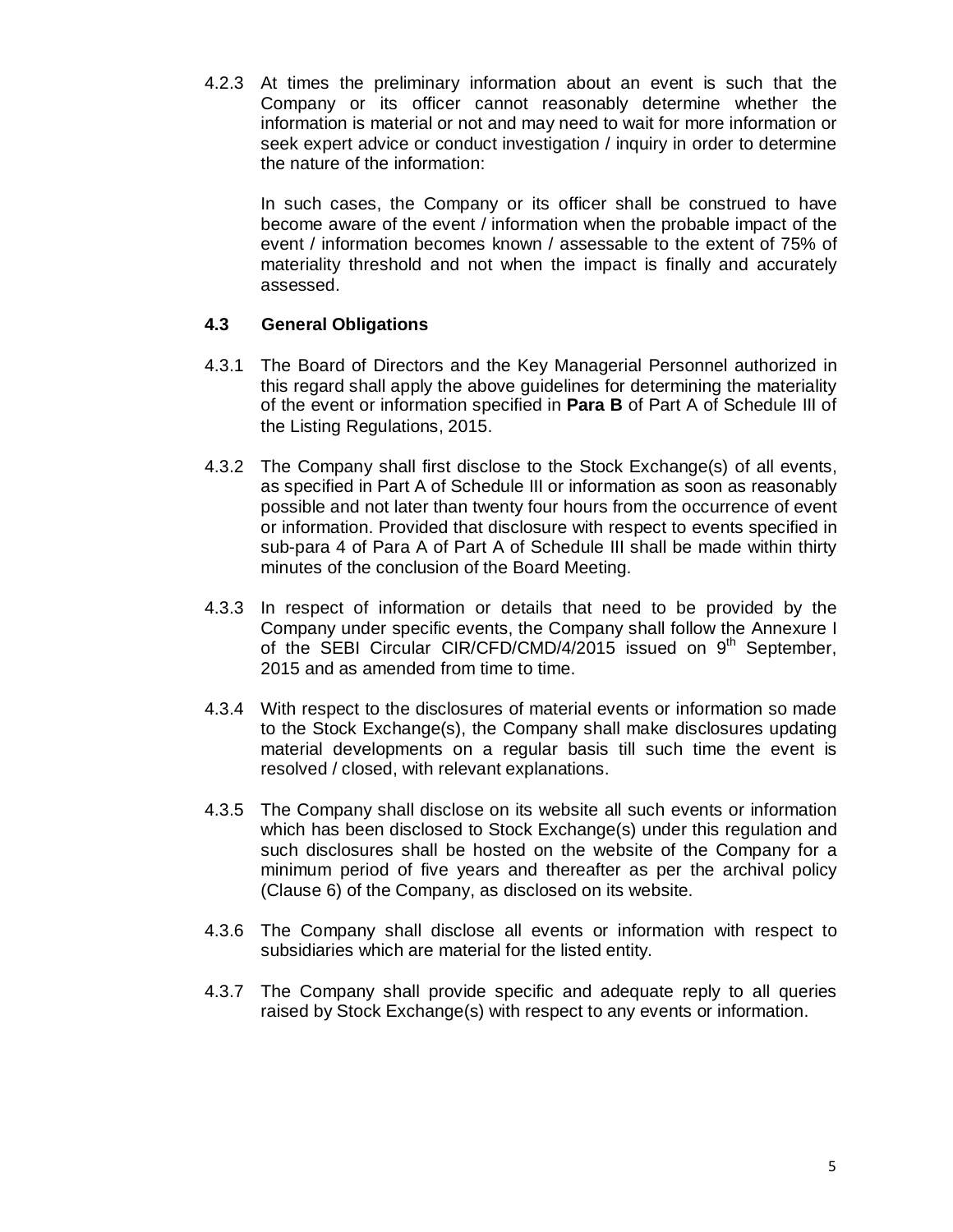- 4.3.8 The Company may on its own initiative also, confirm or deny any reported event or information to Stock Exchange(s).
- 4.3.9 In case where an event occurs or an information is available with the Company, which has not been indicated in Para A or B of Part A of Schedule III, but which may have material effect on it, the Company is required to make adequate disclosures in regard thereof.

# **5. ARCHIVAL POLICY**

- 5.1 According to the sub-regulation (8) of Regulation 30 of the Listing Regulations, 2015, the listed entity shall disclose on its website all such events or information which has been disclosed to Stock Exchange(s) under the said Regulation and such disclosures shall be hosted on the website of the listed entity for a minimum period of five years and thereafter as per the archival policy of the listed entity, as disclosed on its website.
- 5.2 In order to ensure compliance of the provisions of sub-regulation (8) of Regulation 30 of the Listing Regulations, 2015, the Company has adopted following procedure as a part of Archival Policy:
	- (a) The Company, after disclosure of the events or information to the Stock Exchange(s) as per the applicable Policy shall also place the same on its website.
	- (b) The Company shall also maintain the physical copies of such disclosure made to the Stock Exchanges(s) which shall be preserved for the period as per the Company's Policy on Preservation of Documents.
	- (c) The disclosure so placed shall be kept for a minimum period of five years on the website of the Company. Period of five years shall be counted from the date of such events or information first placed on the website of the Company.
	- (d) Material developments to such events or information which are disclosed to the Stock Exchange(s) on regular basis shall also be placed on the website of the Company under the respective events or information.
	- (e) All such events or information so disclosed on the website of the Company, after the expiry of the five years from the date of such posting shall be archived and moved to the location or place under - "Historic Material Events / Information".
	- (f) The events or information so archived under "Historic Material Events / Information" shall be preserved for a further period of three years or till the time such events or information are resolved or closed, whichever is later.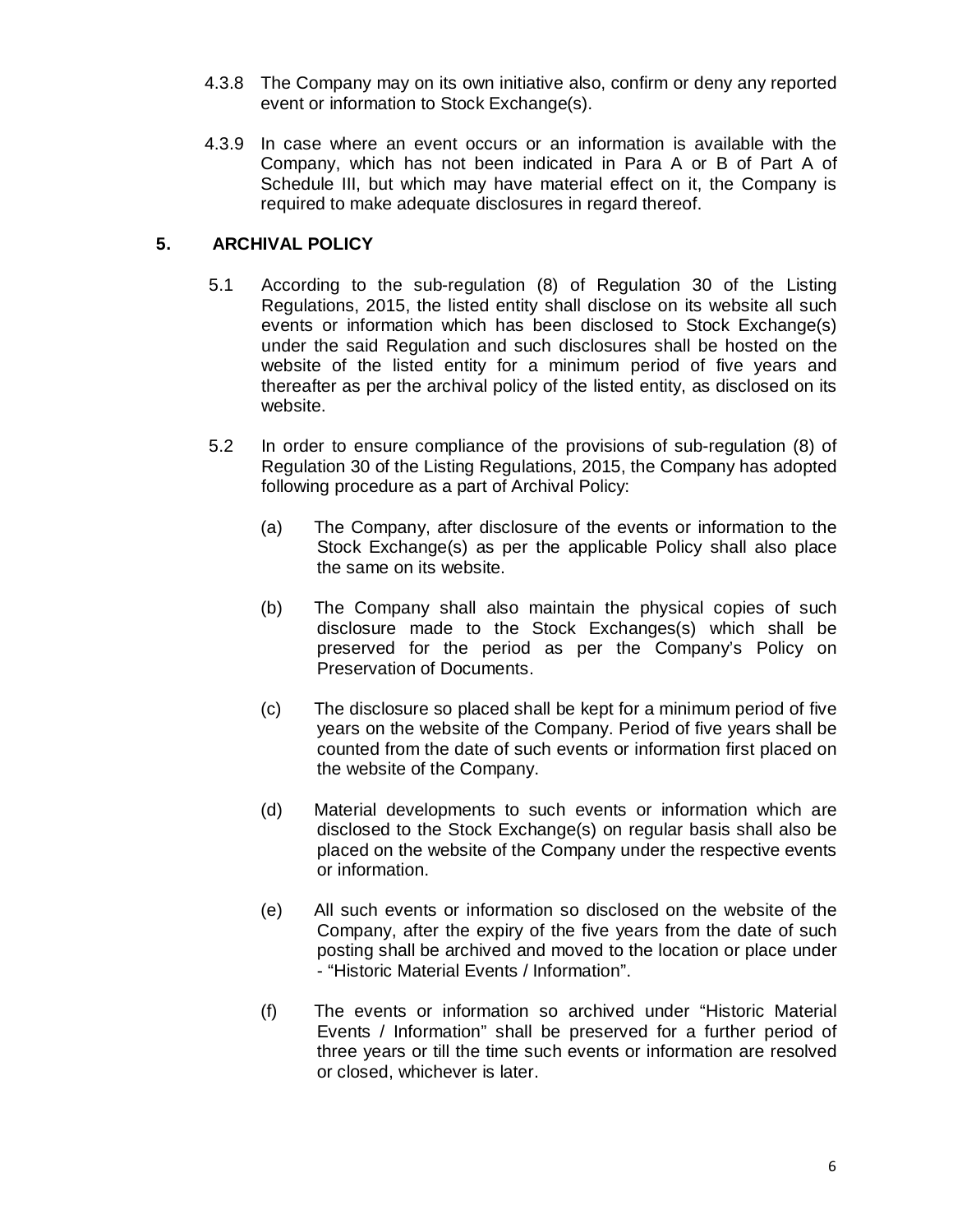(g) Any change in the events or information so placed shall be updated on the website of the Company within two working days from the date of such change as per Regulation 46(3)(b) of the Listing Regulations, 2015.

# **6. BOARD APPROVAL**

The Board of Directors of the Company at its meeting held on 29<sup>th</sup> October, 2015 has approved the "Policy for determining Materiality with regard to Disclosure of Events or Information".

The Managing Director, Chief Financial Officer and Company Secretary, being the Key Managerial Personnel are severally authorized for the purpose of determining materiality of an event or information and for the purpose of making disclosures to the Stock Exchange(s) under the Regulations.

# **7. DISCLOSURE**

The Company shall disclose the Policy on its website.

The contact details of the Managing Director, Chief Financial Officer and Company Secretary, being the Key Managerial Personnel shall also be disclosed to the Stock Exchange(s) as well as on the Company's website.

### **8. AMENDMENT IN LAW**

Any subsequent amendment / modification in the Regulations in this regard shall automatically apply to this Policy. The same shall be added/amended/modified from time to time by the Board of Directors of the Company with due procedure.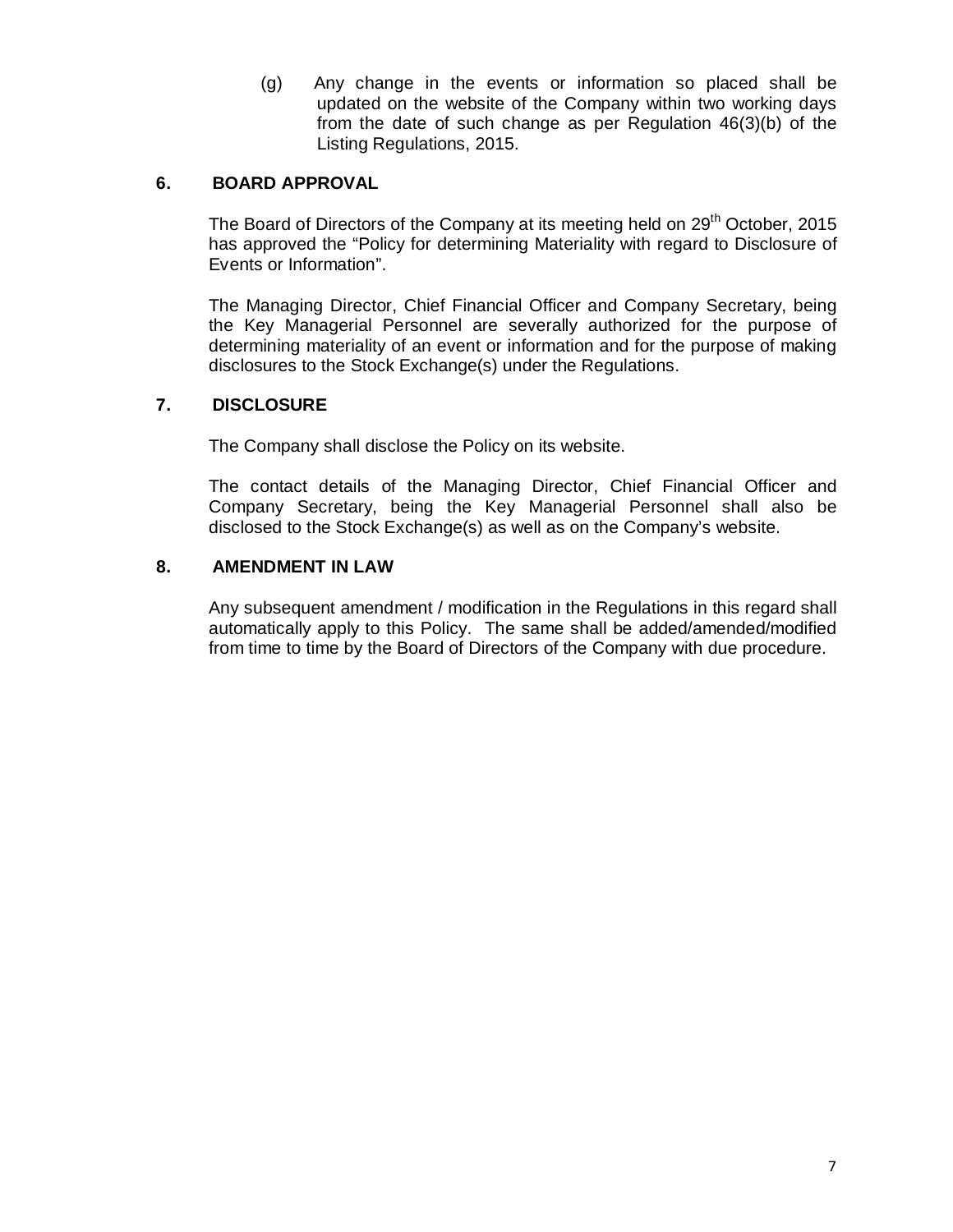# **SCHEDULE III**

### **PART A: DISCLOSURES OF EVENTS OR INFORMATION: SPECIFIED SECURITIES [See Regulation 30]**

The following shall be events/information, upon occurrence of which listed entity shall make disclosure to Stock Exchange(s):

#### **A. Events which shall be disclosed without any application of the guidelines for materiality as specified in sub-regulation (4) of regulation (30):**

1. Acquisition(s) (including agreement to acquire), Scheme of Arrangement (amalgamation/ merger/ demerger / restructuring), or sale or disposal of any unit(s), division(s) or subsidiary of the listed entity or any other restructuring.

Explanation.- For the purpose of this sub-para, the word 'acquisition' shall mean,-

- (i) acquiring control, whether directly or indirectly; or,
- (ii) acquiring or agreeing to acquire shares or voting rights in, a company, whether directly or indirectly, such that -
	- (a) the listed entity holds shares or voting rights aggregating to five per cent or more of the shares or voting rights in the said company, or;
	- (b) there has been a change in holding from the last disclosure made under sub-clause (a) of clause (ii) of the Explanation to this subpara and such change exceeds two per cent of the total shareholding or voting rights in the said company.
- 2. Issuance or forfeiture of securities, split or consolidation of shares, buyback of securities, any restriction on transferability of securities or alteration in terms or structure of existing securities including forfeiture, reissue of forfeited securities, alteration of calls, redemption of securities etc.
- 3. Revision in Rating(s).
- 4. Outcome of Meetings of the board of directors: The listed entity shall disclose to the Exchange(s), within 30 minutes of the closure of the meeting, held to consider the following:
	- a) dividends and/or cash bonuses recommended or declared or the decision to pass any dividend and the date on which dividend shall be paid/dispatched;
	- b) any cancellation of dividend with reasons thereof;
	- c) the decision on buyback of securities;
	- d) the decision with respect to fund raising proposed to be undertaken
	- e) increase in capital by issue of bonus shares through capitalization including the date on which such bonus shares shall be credited/dispatched;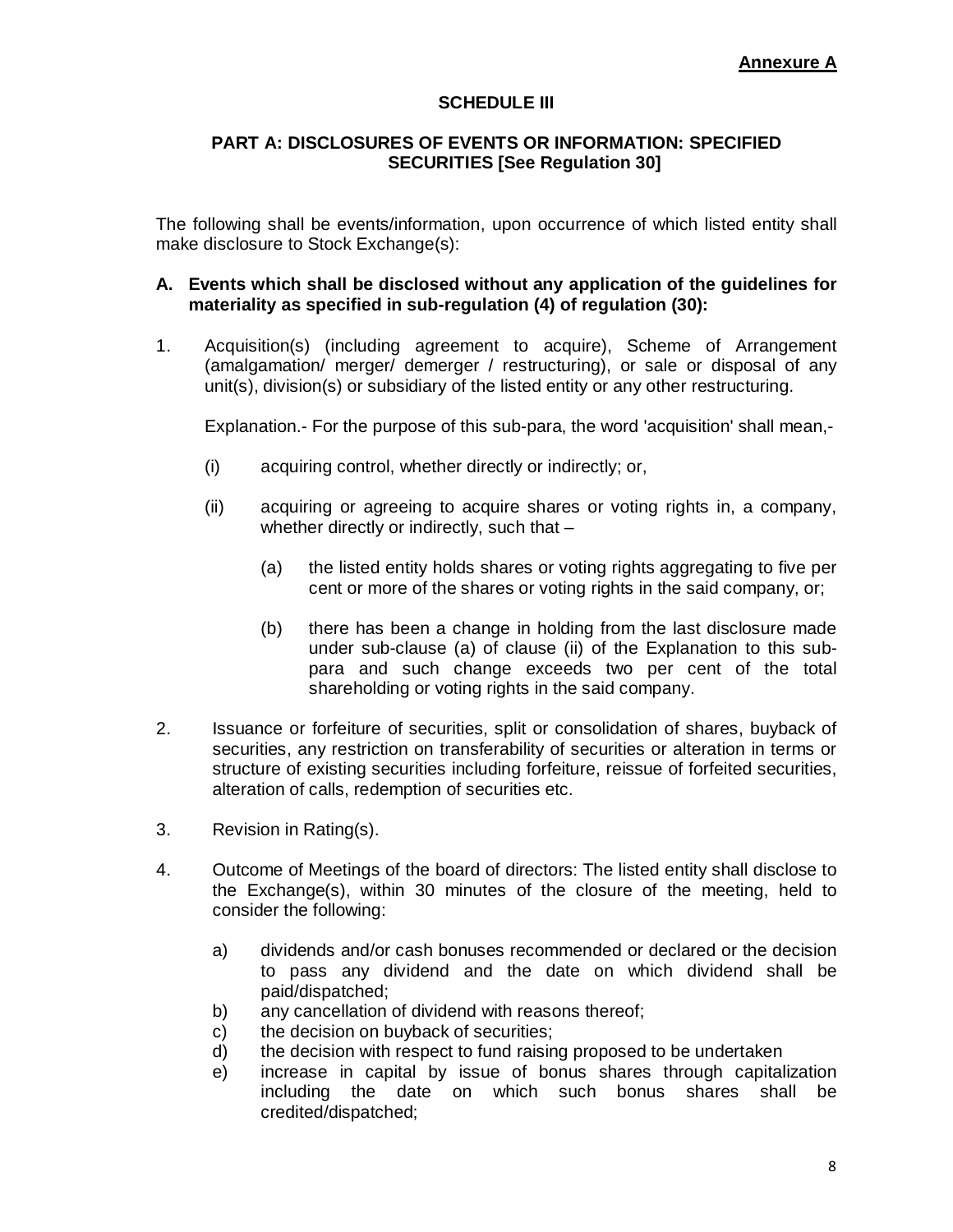- f) reissue of forfeited shares or securities, or the issue of shares or securities held in reserve for future issue or the creation in any form or manner of new shares or securities or any other rights, privileges or benefits to subscribe to;
- g) short particulars of any other alterations of capital, including calls;
- h) financial results;
- i) decision on voluntary delisting by the listed entity from Stock Exchange(s).
- 5. Agreements (viz. shareholder agreement(s), joint venture agreement(s), family settlement agreement(s) (to the extent that it impacts management and control of the listed entity), agreement(s)/treaty(ies)/contract(s) with media companies) which are binding and not in normal course of business, revision(s) or amendment(s) and termination(s) thereof.
- 6. Fraud/defaults by promoter or key managerial personnel or by listed entity or arrest of key managerial personnel or promoter.
- 7. Change in directors, key managerial personnel (Managing Director, Chief Executive Officer, Chief Financial Officer , Company Secretary etc.), Auditor and Compliance Officer.
- 8. Appointment or discontinuation of share transfer agent.
- 9. Corporate debt restructuring.
- 10. One time settlement with a bank.
- 11. Reference to BIFR and winding-up petition filed by any party / creditors.
- 12. Issuance of Notices, call letters, resolutions and circulars sent to shareholders, debenture holders or creditors or any class of them or advertised in the media by the listed entity.
- 13. Proceedings of Annual and extraordinary general meetings of the listed entity.
- 14. Amendments to memorandum and articles of association of listed entity, in brief.
- 15. Schedule of Analyst or institutional investor meet and presentations on financial results made by the listed entity to analysts or institutional investors;

### **B. Events which shall be disclosed upon application of the guidelines for materiality referred sub-regulation (4) of regulation (30):**

- 1. Commencement or any postponement in the date of commencement of commercial production or commercial operations of any unit/division.
- 2. Change in the general character or nature of business brought about by arrangements for strategic, technical, manufacturing, or marketing tie-up, adoption of new lines of business or closure of operations of any unit/division (entirety or piecemeal).